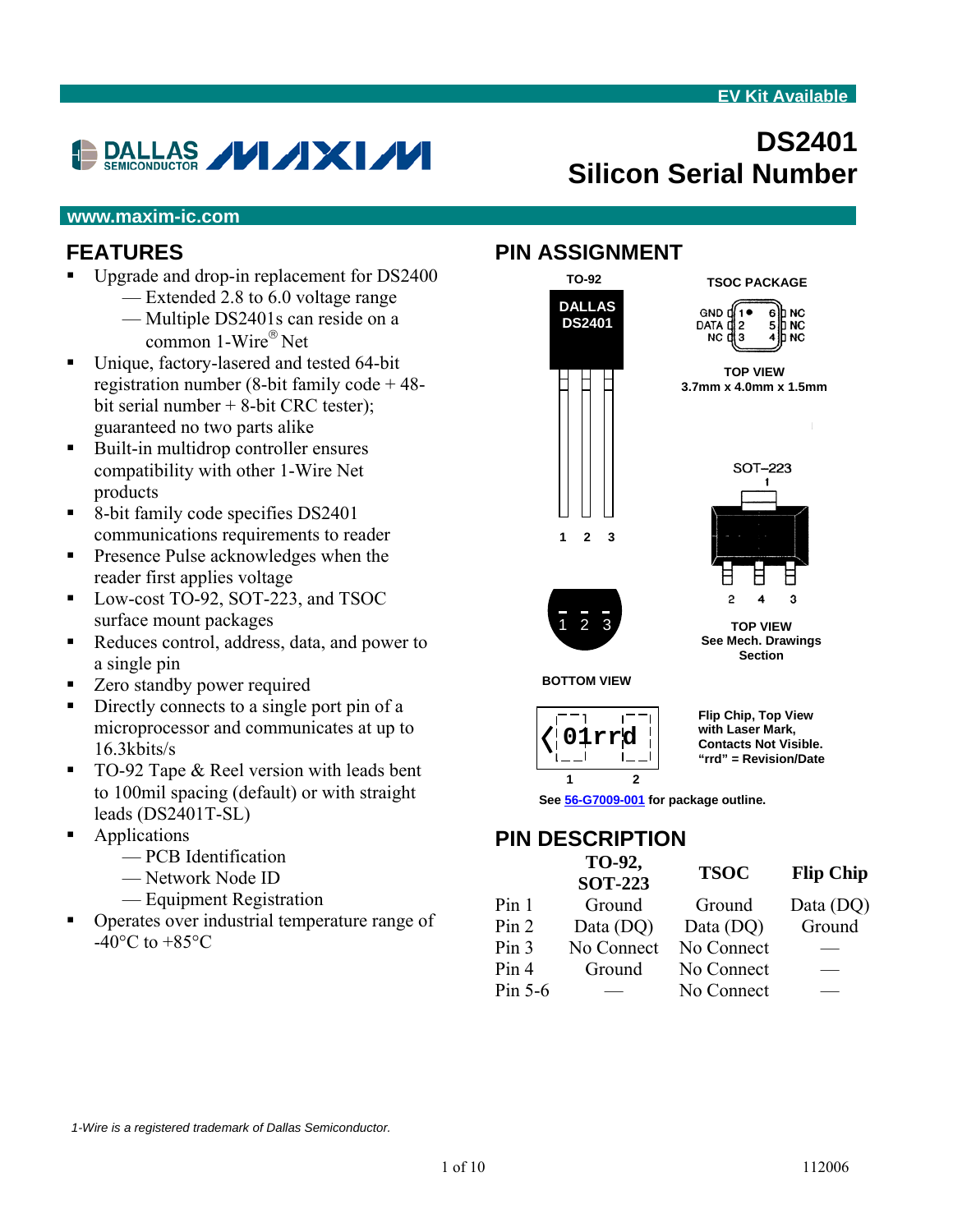#### **ORDERING INFORMATION**

| <b>Standard</b> | <b>Lead-Free</b> | <b>Description</b>                                             |
|-----------------|------------------|----------------------------------------------------------------|
| DS2401          | $DS2401+$        | TO-92 Package                                                  |
| DS2401/T&R      | DS2401+T&R       | TO-92 Package, Tape-and-Reel                                   |
| DS2401/T&R/SL   |                  | DS2401-SL+T&R TO-92 Package with Straight Leads, Tape-and-Reel |
| DS2401Z         | $DS2401Z+$       | SOT-223 Surface-Mount Package                                  |
| DS2401Z/T&R     | $DS2401Z+T&R$    | SOT-223 Surface-Mount Package, Tape-and-Reel                   |
| <b>DS2401P</b>  | $DS2401P+$       | <b>TSOC Surface-Mount Package</b>                              |
| DS2401P/T&R     | DS2401P+T&R      | TSOC Surface-Mount Package, Tape-and-Reel                      |
| DS2401X1        |                  | Flip-Chip Package, Tape & Reel                                 |

### **DESCRIPTION**

The DS2401 enhanced Silicon Serial Number is a low-cost, electronic registration number that provides an absolutely unique identity which can be determined with a minimal electronic interface (typically, a single port pin of a microcontroller). The DS2401 consists of a factory-lasered, 64-bit ROM that includes a unique 48-bit serial number, an 8-bit CRC, and an 8-bit Family Code (01h). Data is transferred serially via the 1-Wire protocol that requires only a single data lead and a ground return. Power for reading and writing the device is derived from the data line itself with no need for an external power source. The DS2401 is an upgrade to the DS2400. The DS2401 is fully reverse-compatible with the DS2400 but provides the additional multi-drop capability that enables many devices to reside on a single data line. The familiar TO-92, SOT-223 or TSOC package provides a compact enclosure that allows standard assembly equipment to handle the device easily.

### **OPERATION**

The DS2401's internal ROM is accessed via a single data line. The 48-bit serial number, 8-bit family code and 8-bit CRC are retrieved using the Dallas 1-Wire protocol. This protocol defines bus transactions in terms of the bus state during specified time slots that are initiated on the falling edge of sync pulses from the bus master. All data is read and written least significant bit first.

# **1-Wire BUS SYSTEM**

The 1-Wire bus is a system which has a single bus master system and one or more slaves. In all instances, the DS2401 is a slave device. The bus master is typically a microcontroller. The discussion of this bus system is broken down into three topics: hardware configuration, transaction sequence, and 1-Wire signaling (signal type and timing).

#### **Hardware Configuration**

The 1-Wire bus has only a single line by definition; it is important that each device on the bus be able to drive it at the appropriate time. To facilitate this, each device attached to the 1-Wire bus must have an open-drain connection or 3-state outputs. The DS2401 is an open-drain part with an internal circuit equivalent to that shown in Figure 2. The bus master can be the same equivalent circuit. If a bidirectional pin is not available, separate output and input pins can be tied together. The bus master requires a pullup resistor at the master end of the bus, with the bus master circuit equivalent to the one shown in Figure 3. The value of the pullup resistor should be approximately 5kΩ for short line lengths. A multidrop bus consists of a 1-Wire bus with multiple slaves attached. The 1-Wire bus has a maximum data rate of 16.3kbits per second.

The idle state for the 1-Wire bus is high. If, for any reason, a transaction needs to be suspended, the bus MUST be left in the idle state if the transaction is to resume. If this does not occur and the bus is left low for more than 120μs, one or more of the devices on the bus may be reset.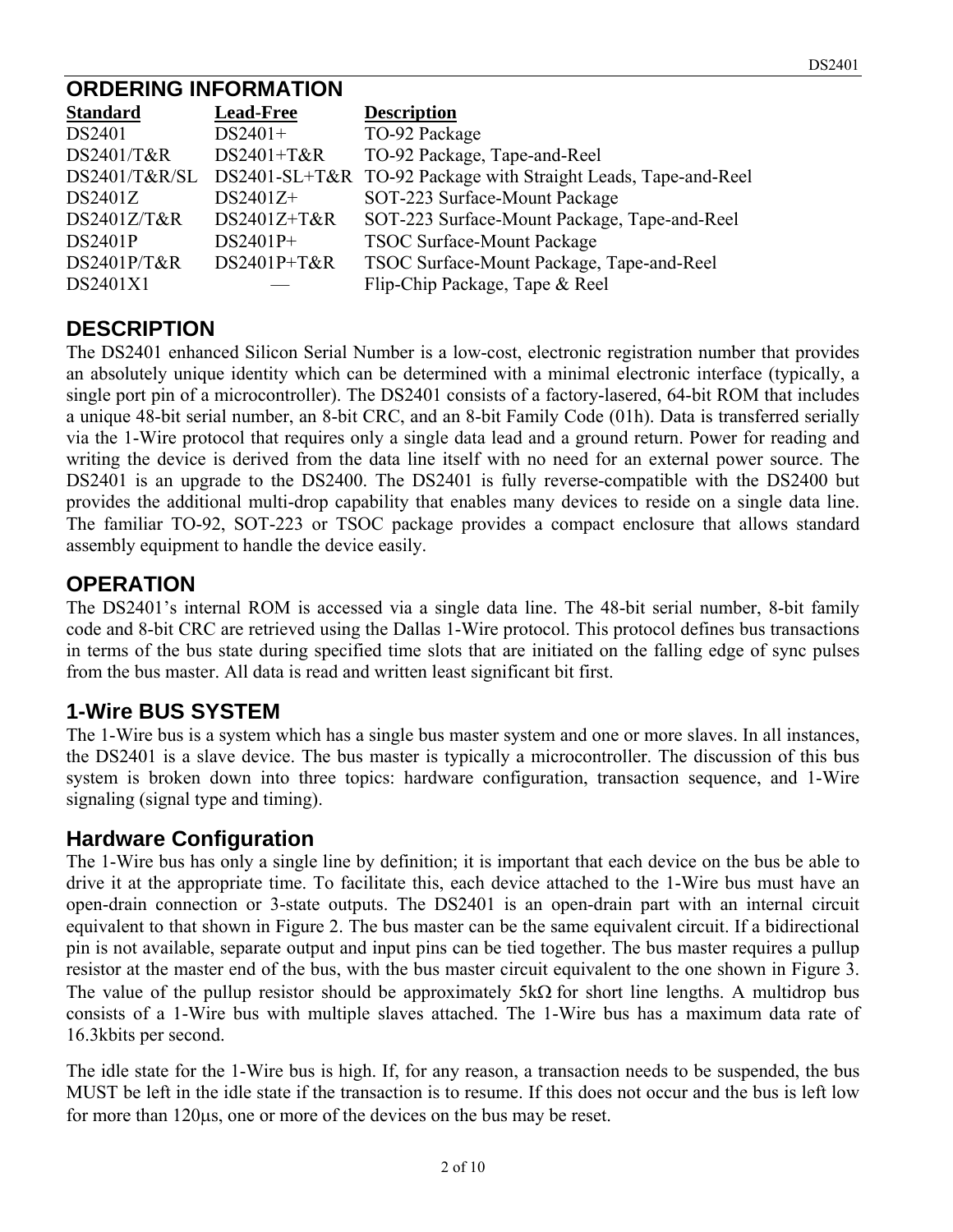

# **DS2401 EQUIVALENT CIRCUIT** Figure 2



### **BUS MASTER CIRCUIT** Figure 3



Note:

Depending on the 1-Wire communication speed and the bus load characteristics, the optimal pullup resistor (R<sub>PU</sub>) value will be in the 1.5kΩ to 5kΩ range.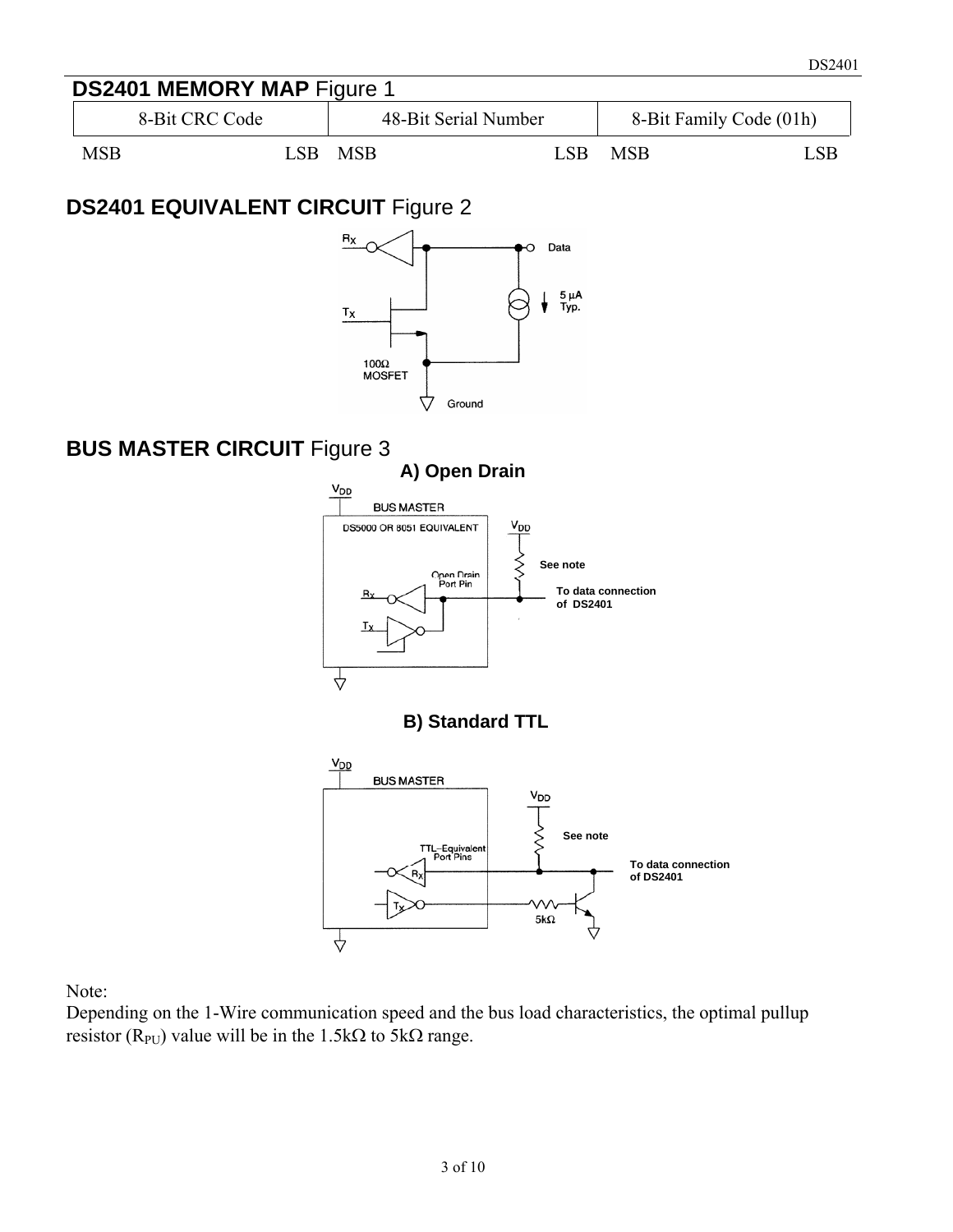# **TRANSACTION SEQUENCE**

The sequence for accessing the DS2401 via the 1-Wire port is as follows:

- **Initialization**
- ROM Function Command
- Read Data

#### **INITIALIZATION**

All transactions on the 1-Wire bus begin with an initialization sequence. The initialization sequence consists of a reset pulse transmitted by the bus master followed by a Presence Pulse(s) transmitted by the slave(s).

The Presence Pulse lets the bus master know that the DS2401 is on the bus and is ready to operate. For more details, see the 1-Wire Signaling section.

#### **ROM FUNCTION COMMANDS**

Once the bus master has detected a presence, it can issue one of the four ROM function commands. All ROM function commands are 8 bits long. A list of these commands follows (refer to flowchart in Figure 4).

### **Read ROM [33h] or [0Fh]**

This command allows the bus master to read the DS2401's 8-bit family code, unique 48-bit serial number, and 8-bit CRC. This command can only be used if there is a single DS2401 on the bus. If more than one slave is present on the bus, a data collision will occur when all slaves try to transmit at the same time (open drain will produce a wired-AND result). The DS2401 Read ROM function will occur with a command byte of either 33h or 0Fh in order to ensure compatibility with the DS2400, which will only respond to a 0Fh command word with its 64-bit ROM data.

# **Match ROM [55h] / Skip ROM [CCh]**

The complete 1-Wire protocol for all Dallas Semiconductor iButtons contains a Match ROM and a Skip ROM command. Since the DS2401 contains only the 64-bit ROM with no additional data fields, the Match ROM and Skip ROM are not applicable and will cause no further activity on the 1-Wire bus if executed. The DS2401 does not interfere with other 1-Wire parts on a multidrop bus that do respond to a Match ROM or Skip ROM (for example, a DS2401 and DS1994 on the same bus).

#### **Search ROM [F0h]**

When a system is initially brought up, the bus master might not know the number of devices on the 1- Wire bus or their 64-bit ROM codes. The search ROM command allows the bus master to use a process of elimination to identify the 64-bit ROM codes of all slave devices on the bus. The ROM search process is the repetition of a simple 3-step routine: read a bit, read the complement of the bit, then write the desired value of that bit. The bus master performs this simple 3-step routine on each bit of the ROM. After one complete pass, the bus master knows the contents of the ROM in one device. The remaining number of devices and their ROM codes may be identified by additional passes. See *Application Note 187: 1-Wire Search Algorithm* for a comprehensive discussion of a ROM search, including an actual example.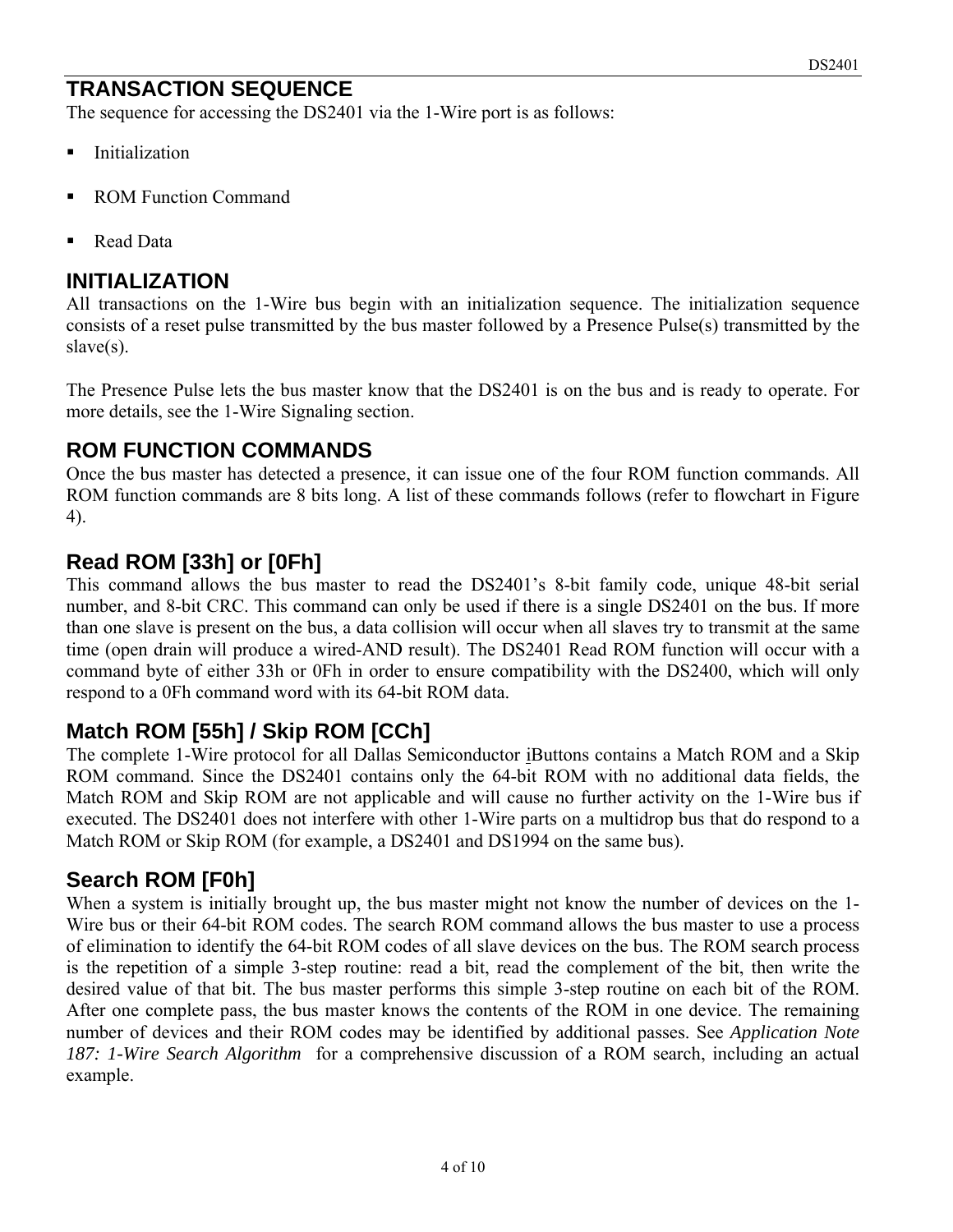### **1-Wire SIGNALING**

The DS2401 requires a strict protocol to ensure data integrity. The protocol consists of four types of signaling on one line: reset sequence with Reset Pulse and Presence Pulse, write 0, write 1, and read data. All these signals except Presence Pulse are initiated by the bus master.

The initialization sequence required to begin any communication with the DS2401 is shown in Figure 5. A reset pulse followed by a Presence Pulse indicates the DS2401 is ready to send or receive data given the correct ROM command.

The bus master transmits  $(T_X)$  a reset pulse (t<sub>RSTL</sub>, minimum 480 $\mu$ s). The bus master then releases the line and goes into receive mode ( $R_X$ ). The 1-Wire bus is pulled to a high state via the 5kΩ pullup resistor. After detecting the rising edge on the data pin, the DS2401 waits ( $t_{PDH}$ , 15-60 $\mu$ s) and then transmits the Presence Pulse (t<sub>PDL</sub>, 60-240μs). The 1-Wire bus requires a pullup resistor range of 1.5kΩ to 5kΩ, depending on bus load characteristics.

#### **READ/WRITE TIME SLOTS**

The definitions of write and read time slots are illustrated in Figure 6. All time slots are initiated by the master driving the data line low. The falling edge of the data line synchronizes the DS2401 to the master by triggering a delay circuit in the DS2401. During write time slots, the delay circuit determines when the DS2401 will sample the data line. For a read data time slot, if a "0" is to be transmitted, the delay circuit determines how long the DS2401 will hold the data line low overriding the "1" generated by the master. If the data bit is a 1, the DS2401 will leave the read data time slot unchanged.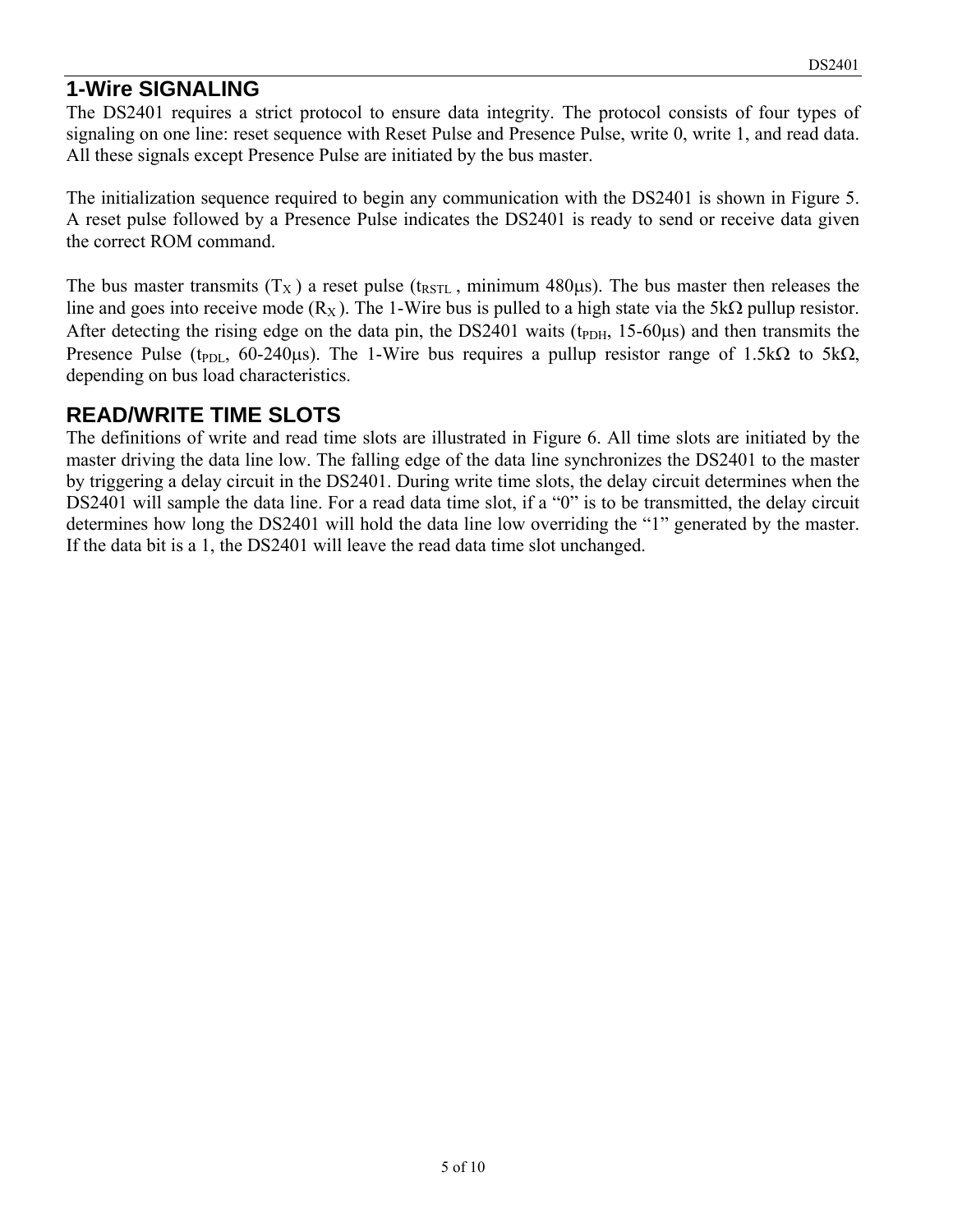# **ROM FUNCTIONS FLOW CHART Figure 4** MASTER T<sub>X</sub><br>RESET PULSE DS2401 T<sub>X</sub><br>PRESENCE<br>PULSE  $\begin{array}{c} \text{MASTER T}_X \text{ROM} \\ \text{FUNCTION COMMAND} \end{array}$ FOR<br>SEARCH ROM<br>COMMAND 33h or 0Fh<br>READ ROM<br>COMMAND N N Y **DS2401 Tx BIT 0** DS2401 T<sub>X</sub> FAMILY<br>CODE<br>1 BYTE **DS2401 T<sub>X</sub> BIT 0** MASTER T<sub>X</sub> BIT 0 N BIT 0<br>MATCH?

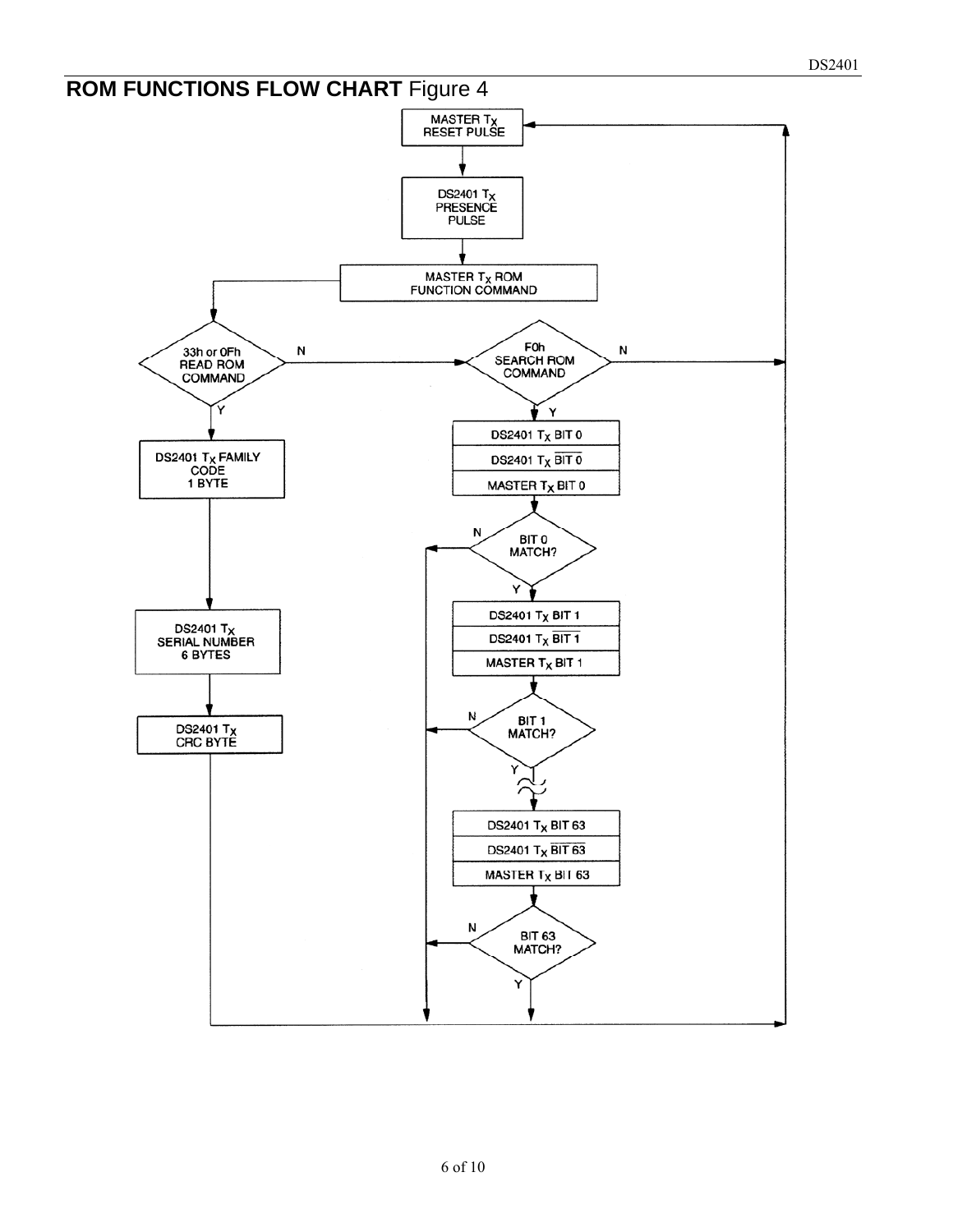#### **INITIALIZATION PROCEDURE "RESET AND PRESENCE PULSES"** Figure 5



<sup>\*</sup> In order not to mask interrupt signaling by other devices on the 1-Wire bus,  $t_{RSTL} + t_R$  should always be less than 960μs.

#### **READ/WRITE TIMING DIAGRAM** Figure 6 **Write-One Time Slot**

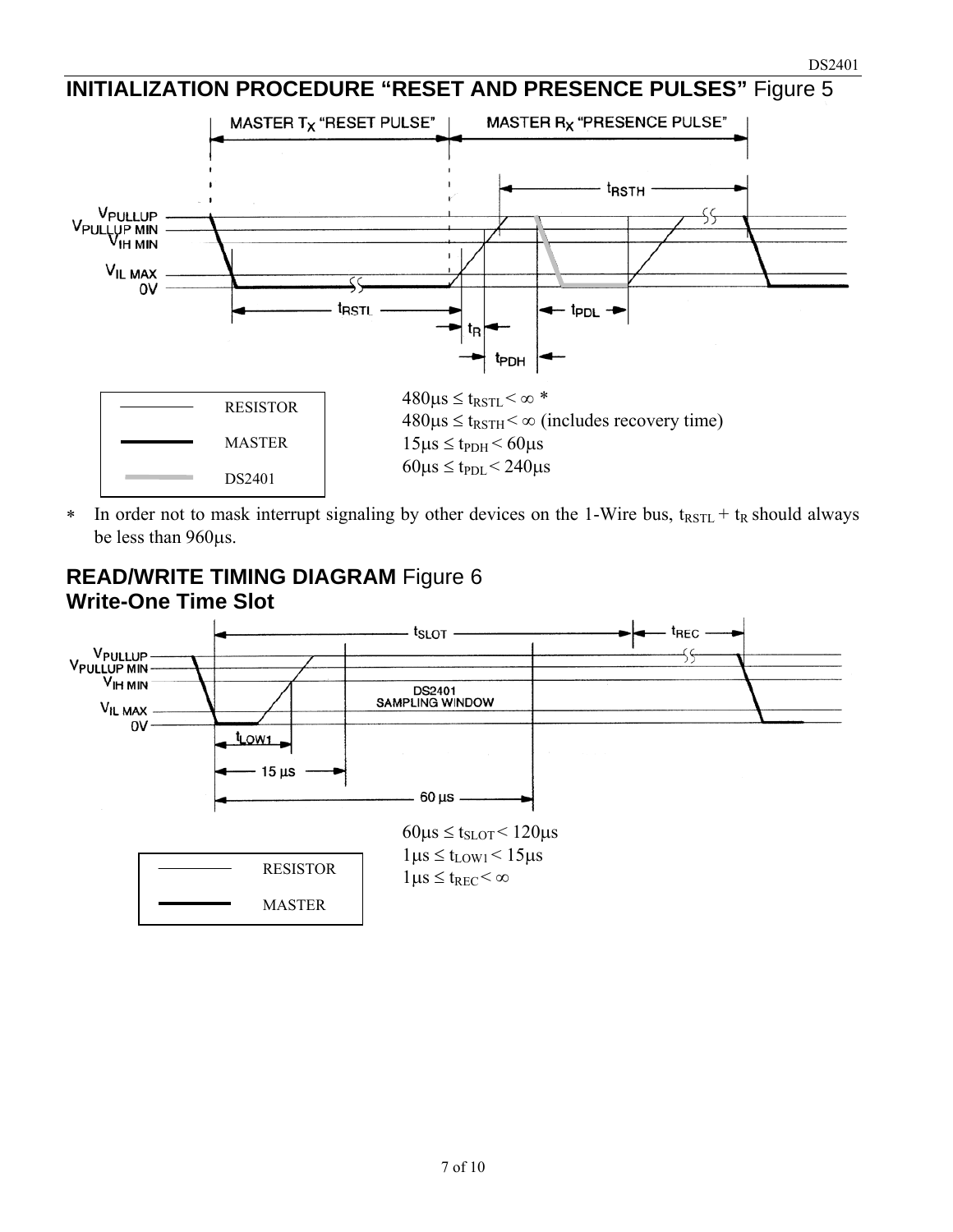#### **READ/WRITE TIMING DIAGRAM** (cont'd) Figure 6 **Write-zero Time Slot**



#### **CRC GENERATION**

To validate the data transmitted from the DS2401, the bus master may generate a CRC value from the data as it is received. This generated value is compared to the value stored in the last 8 bits of the DS2401. If the two CRC values match, the transmission is error-free.

The equivalent polynomial function of this CRC is:  $CRC = x^8 + x^5 + x^4 + 1$ . Additional information about the Dallas 1-Wire CRC is available in *Application Note 27*.

#### **CUSTOM DS2401**

Customization of a portion of the unique 48-bit serial number by the customer is available. Dallas Semiconductor will register and assign a specific customer ID in the 12 most significant bits of the 48-bit field. The next most significant bits are selectable by the customer as a starting value, and the least significant bits are non-selectable and will be automatically incremented by one. Certain quantities and conditions apply for these custom parts. Contact your Dallas Semiconductor sales representative for more information.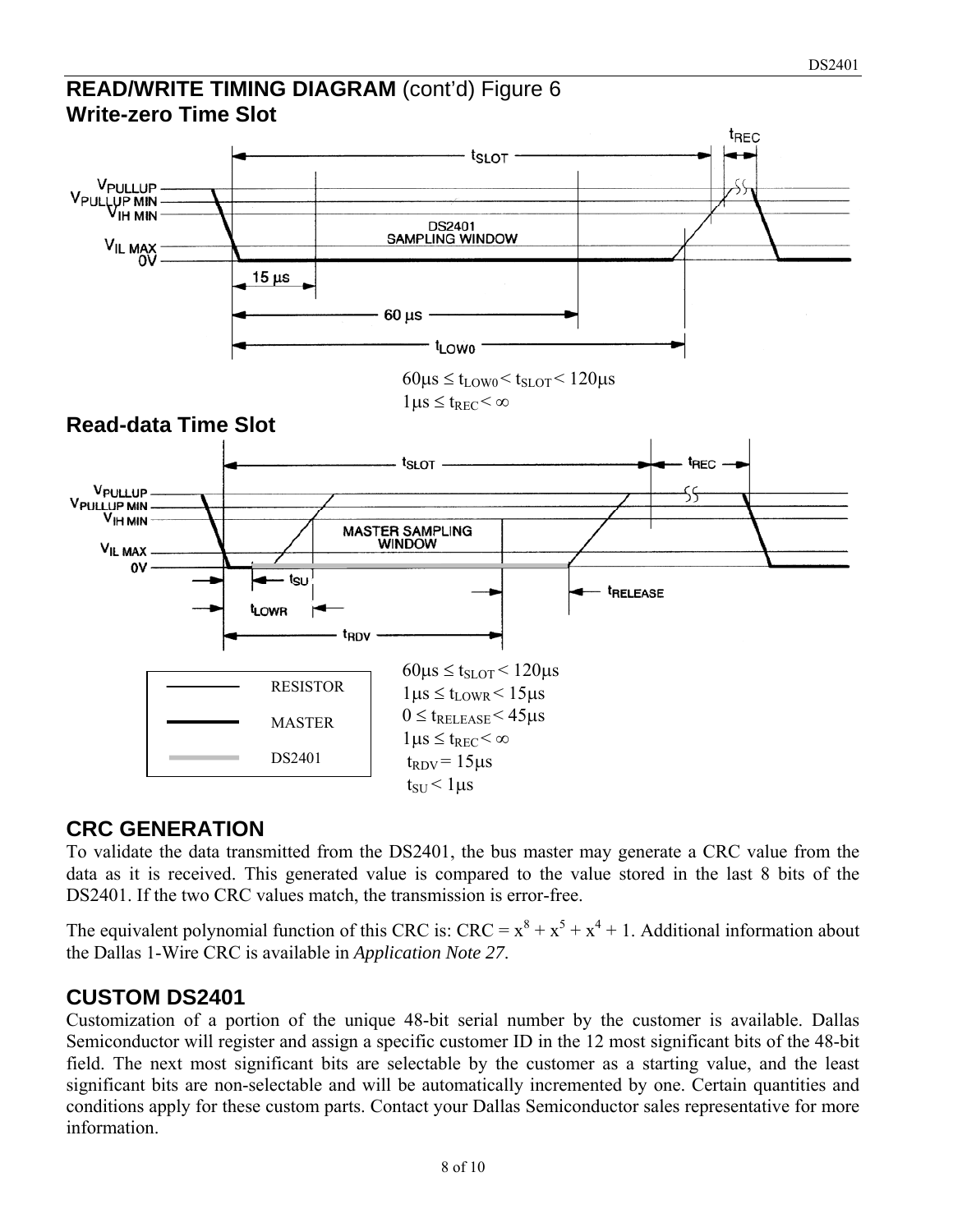# **ABSOLUTE MAXIMUM RATINGS\***

Voltage on any Pin Relative to Ground -0.5V to +7.0V Operating Temperature Range -40°C to +85°C Storage Temperature Range -55°C to +125°C Soldering Temperature See J-STD-020A Specification

∗ This is a stress rating only and functional operation of the device at these or any other conditions above those indicated in the operation sections of this specification is not implied. Exposure to absolute maximum rating conditions for extended periods of time may affect reliability.

| DC ELECTRICAL CHARACTERISTICS<br>$(-40^{\circ}$ C to $+85^{\circ}$ C; V <sub>PUP</sub> = 2.8V to 6.0V) |               |            |               |               |              |              |
|--------------------------------------------------------------------------------------------------------|---------------|------------|---------------|---------------|--------------|--------------|
| <b>PARAMETER</b>                                                                                       | <b>SYMBOL</b> | <b>MIN</b> | <b>TYP</b>    | <b>MAX</b>    | <b>UNITS</b> | <b>NOTES</b> |
| Logic 1                                                                                                | $\rm V_{IH}$  | 2.2        |               | $V_{CC}$ +0.3 |              | 1,6          |
| Logic $0$                                                                                              | $\rm V_{II}$  | $-0.3$     |               | $+0.3$        |              |              |
| Output Logic Low $(a)$ 4 mA                                                                            | $V_{OL}$      |            |               | 0.4           |              |              |
| Output Logic High                                                                                      | $\rm V_{OH}$  |            | $\rm V_{PUP}$ | 6.0           |              | 1,2          |
| <b>Input Load Current</b>                                                                              |               |            |               |               | иA           |              |
| <b>Operating Charge</b>                                                                                | $Q_{OP}$      |            |               | 30            | nC           | 7,8          |

| <b>CAPACITANCE</b> |               |            |     |            | $(t_A = +25^{\circ}C^{\circ})$ |              |
|--------------------|---------------|------------|-----|------------|--------------------------------|--------------|
| <b>PARAMETER</b>   | <b>SYMBOL</b> | <b>MIN</b> | TVD | <b>MAX</b> | <b>UNITS</b>                   | <b>NOTES</b> |
| I/O $(1-Wire)$     | UN/OUT        |            |     | 800        | pF                             |              |

| AC ELECTRICAL CHARACTERISTICS<br>$(-40^{\circ} \text{C}$ to $+85^{\circ} \text{C}$ ; $V_{\text{PUP}} = 2.8 \text{V}$ to 6.0V) |                        |            |            |            |              |                |
|-------------------------------------------------------------------------------------------------------------------------------|------------------------|------------|------------|------------|--------------|----------------|
| <b>PARAMETER</b>                                                                                                              | <b>SYMBOL</b>          | <b>MIN</b> | <b>TYP</b> | <b>MAX</b> | <b>UNITS</b> | <b>NOTES</b>   |
| Time Slot                                                                                                                     | $t_{\rm SLOT}$         | 60         |            | 120        | $\mu$ s      |                |
| Write 1 Low Time                                                                                                              | $t_{LOW1}$             |            |            | 15         | $\mu$ s      | 12             |
| Write 0 Low Time                                                                                                              | $t_{LOW0}$             | 60         |            | 120        | $\mu$ s      |                |
| Read Data Valid                                                                                                               | $t_{\rm RDV}$          |            | 15         |            | $\mu$ s      | 11             |
| Release Time                                                                                                                  | <i><b>TRELEASE</b></i> | $\theta$   | 15         | 45         | $\mu$ s      |                |
| Read Data Setup                                                                                                               | $t_{\rm SU}$           |            |            |            | $\mu$ s      | 5              |
| Recovery Time                                                                                                                 | $t_{REC}$              |            |            |            | $\mu$ s      |                |
| Reset Time High                                                                                                               | $t_{RSTH}$             | 480        |            |            | $\mu$ s      | $\overline{4}$ |
| Reset Time Low                                                                                                                | $t_{\rm RSTL}$         | 480        |            | 960        | $\mu$ s      | 10             |
| Presence Detect High                                                                                                          | $t_{\rm{PDH}}$         | 15         |            | 60         | $\mu$ s      |                |
| Presence Detect Low                                                                                                           | $t_{PDL}$              | 60         |            | 240        | $\mu$ s      |                |